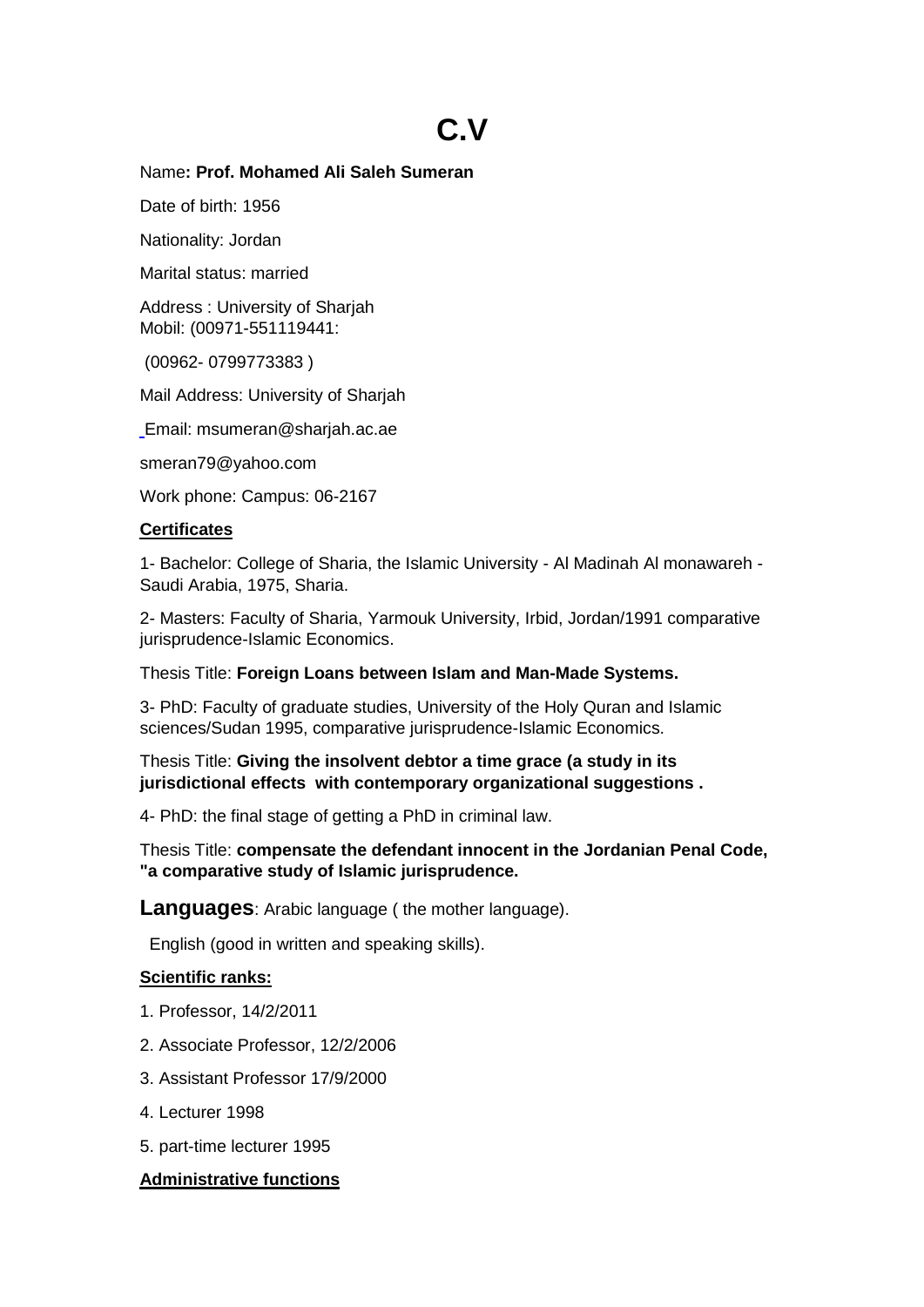$\bullet$ 

- Acting rector of Al Al Bayt University from 24/3/2015 till 29/3/2015.
- Acting rector of Al Al Bayt University from 2/6/2014 till 9/6/2014.
- Member of the board of trustees of the National University of Ajloun from 2013 till now.
- Vice President of Al Al Bayt University from 1/8/2012 till 1/8/2015.
- Head of the Omani Studies Unit from 1/8/2013 till 1/8/2015.
- Editor in chief of Jordan Journal of Islamic Studies from 1/5/2012 till 1-5-2016.
- Dean of the higher institute for Islamic studies from 8/9/2010 till 8/9/2013.
- Head of department of Jurisprudence (Al Al Bayt University) from 3/9/2005 till 23/12/2007.
- Coordinator of Islamic studies at the deanship of university requirements from 1/9/1997 till 1/9/1998.
- Director of High school, Ministry of Education, Jordan from 1976 till 1977.

#### **The committees :**

Participate in most university boards and committees.

#### **The experience and the material you teach:**

Some articles of the Sharia, and the higher Institute for Islamic studies; economic and legitimate ones. As well as teaching at the Jordanian University PhD in comparative law and judicial administration in Islam.

#### **Published research and accepted for publication:**

1- Hiring lawyers, doctrinal study, accepted for publication in the magazine, 2015, and will be published in issue 1, Vol 12, 2016.

2- Inscriptions on coins from the beginning of the prophetic era until the end of the succession of Abdul Malik bin Marwan, analytical study, paper presented to the arbitration, Qatar University magazine, 2016

3- Investment promotion, doctrinal study compared to Jordan's investment promotion law, submitted to arbitration, the 2015 University magazine.

4- Impact of Syrian asylum to Jordan, search and electronic publication 2015 Sharia, Al al-Bayt University.

5- Revocation of judicial decisions, joint research, publication No. (1) vol (11) March 2015

The Jordanian Journal of Islamic studies. Al al-Bayt University

6- Towards the development of Islamic banking tools, research and publication on the work of the Conference of Indonesia under the supervision of Jordan Islamic Bank 2014.

7- The role of the Ombudsman in the protection of fundamental freedoms and Islamic objectives jointly with Dr. Ali Al shurufat, Conference on Islamic Science University. the publication the work of the Conference.

8- Extension of contract in Islamic jurisprudence, comparative law study owners and tenants, a publication in the Jordanian Journal of Islamic studies, Al al-Bayt University, Jordan, volume (7) (1/b) spring II 2011

9. Consequences of non-Mahram men hold no suspicion on the establishment of the marriage contract, published in the journal of forensic science, legal, U.A.E., vol. 0 (7), no. 3, Shawwal 1431, October 2010. Joint research with Mr. Thani AL- Ameri.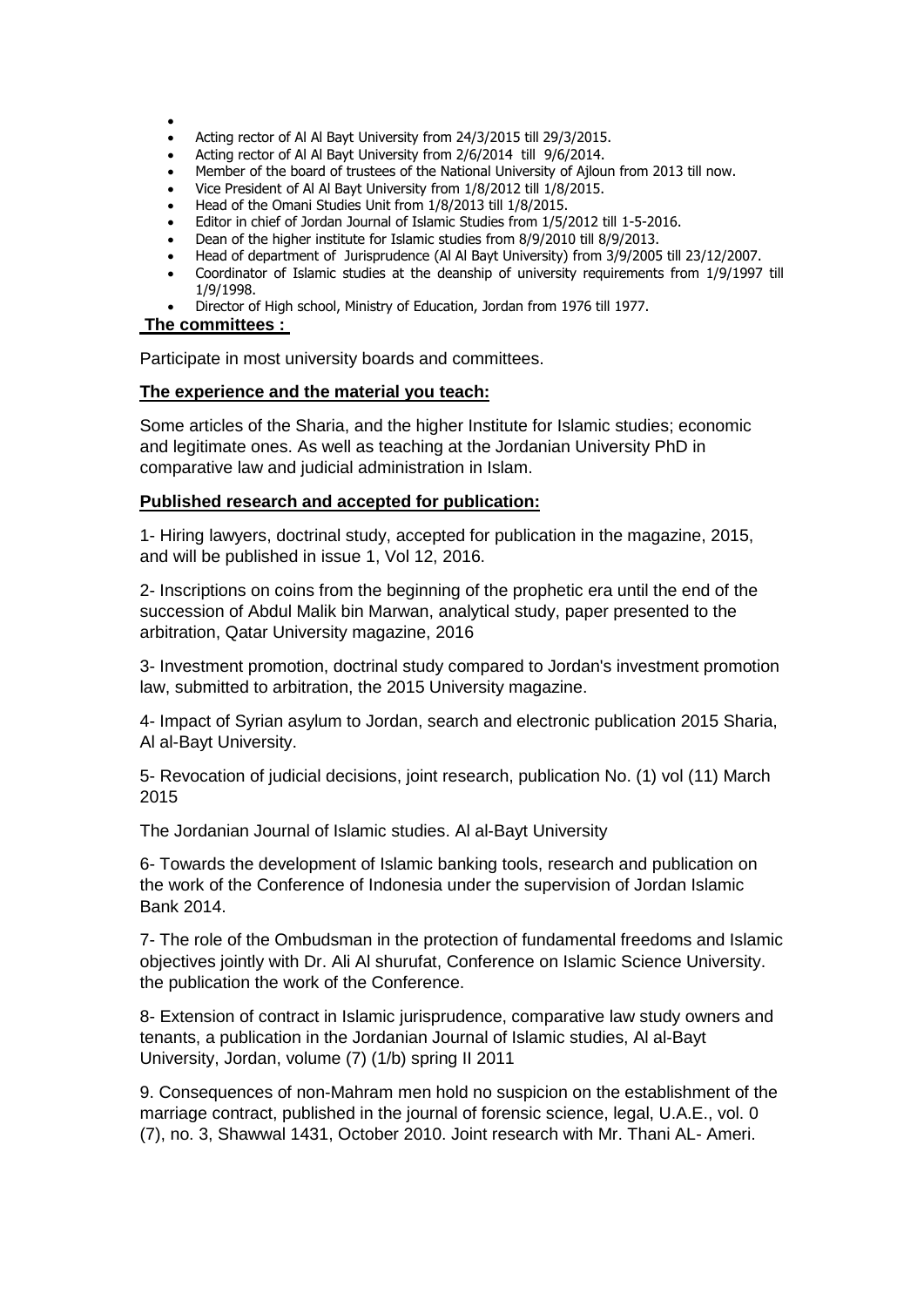10. The concept of clearing and provisions on Islamic jurisprudence: a comparison with Jordanian civil law, published in the journal of the lighthouse, Al al-Bayt University, Jordan (16) folder number (6) Muharram 1432 h, January 2010.

11. Sale, intelligible and bargaining comparative fiqih study, Published in Journal of Lighthouse, Al al-Bayt University, Jordan, volume (16) number (2), Rajab 1431, forget about 2010.

12. Provisions of the insolvency and bankruptcy of financial institutions, held in Kuwait for a period of 3-4/11/2009 and published in SHURI for legitimate consulting 2010 Kuwait.

13- Investment in Islamic and positive economy, published in the journal of mu'tah to research and studies, University of mutah, Jordan, vol (24) (2), 2009.

14. Persons arrested on procurement, SOM doctrinal study, published in the The Jordanian Journal of Islamic studies, Al al-Bayt University, Jordan, (5) No. (4), Muharram 1431-December 2009.

15. the impact of time on the option clause, published in the Jordanian Journal of Islamic studies, Al al-Bayt University, Jordan, volume (4)-(3) 1429-September 2008.

16. The impact of alabazer on impermissible foods classification of money in RIBA, published in the journal of Taaz, Yemen, (12), 2009.

17- Aloutbi efforts on Islamic thought, jurisprudence of aloutbi financial models comparative study, research published in Omani studies unit, Al al-Bayt University, 2008.

18. due diligence and documentations contracts "a comparative fiqih study", published in the journal of mu'tah to research and studies, University of mutah, Jordan, vol (20) (5), 2005.

19. Ensure that the gendarmerie understood and its provisions in Islamic jurisprudence, published in the journal of mu'tah to research and studies, University of mutah, Jordan, vol (20) (5), 2005.

20. Tolerance in pure donation contracts, published in the journal of the lighthouse, Al al-Bayt University, Jordan, volume XI, number 4, November 20, 2005-December 2005.

21. The principle of altruism in the Islamic curriculum, theory of zoom in positive economics, published in Journal of Sharia and Islamic studies, University of Kuwait, Kuwait, year 18, number 3, March 2003-June 2003.

22. The idiosyncratic adaptation of money, provisions of statement of legitimacy and economic impacts, a publication in the journal of Sharia and Islamic studies, University of Kuwait, Kuwait, eighteenth year, issue II, motorcars 1423-January 2003.

23. The concept and yield in Islamic jurisprudence, published in the journal of mu'tah to research and studies, University of mutah, Jordan, folder (18) (7), 2003.

24. Economic consequences of Zakat, sawn on mutah journal for research and studies, University of mutah, Jordan, folder (18) (7), 2003.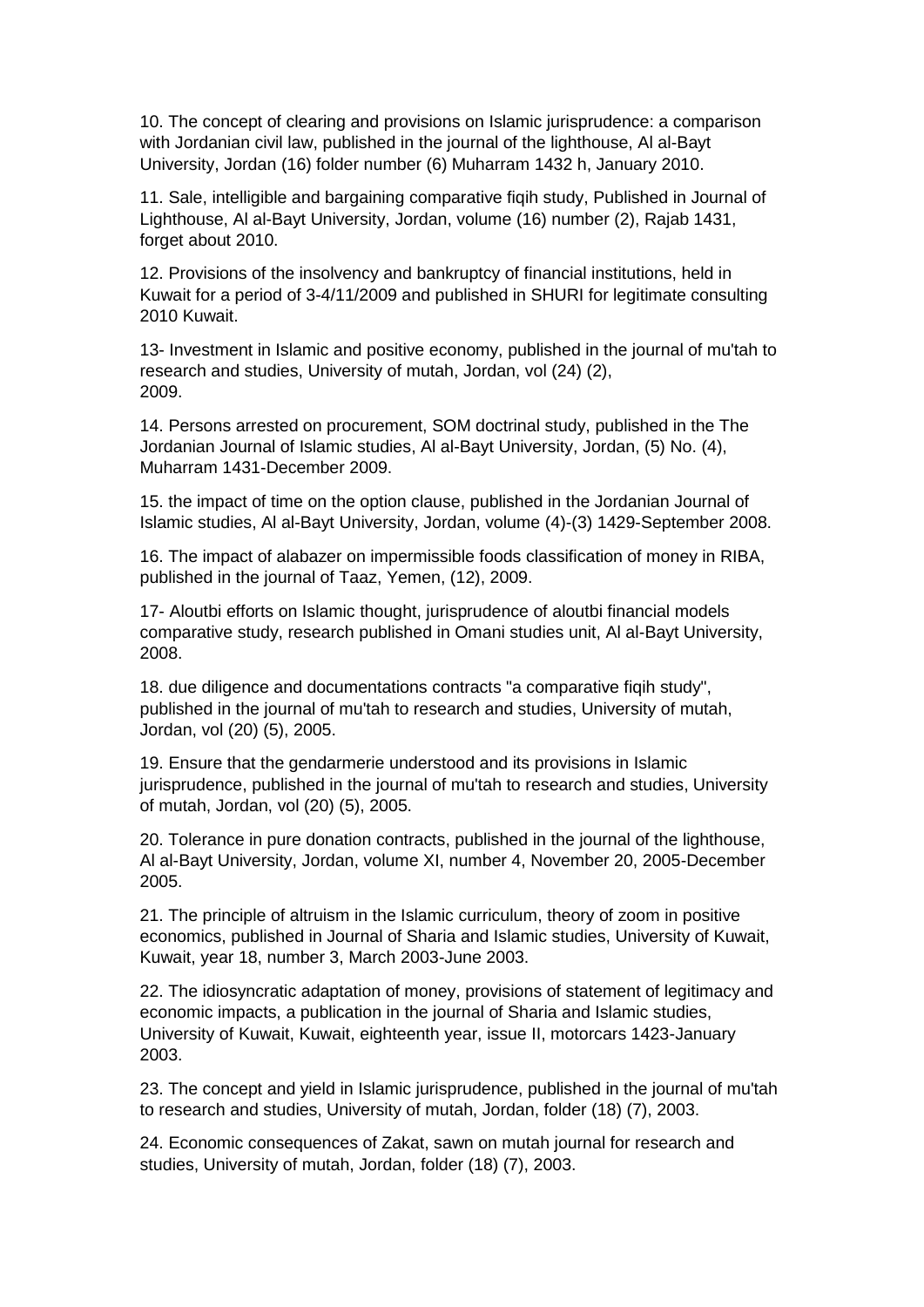25. Counterfeit money: provisions and their impact on Islamic jurisprudence, published in the journal of the lighthouse, Al al-Bayt University, Jordan, vol. VIII, no. 2, March 2002, June 2002.

26. the doctrinal authority of the rooting and guardian in monetization, published in the journal of studies, University of Jordan, Jordan, (28) (1) may 2001, 2001.

27. the impulse of altruism when consumers in Muslim society and its applications, published in the journal of studies, University of Jordan, Jordan, volume (27) (1) may 2000, Safar 1421.

## **Expertise and materials Taught:**

- 1. The jurisprudence of financial transactions
- 2. The jurisprudence of financial transactions (2)
- 3. Personal Status (1) , personal status (2) .
- 4. Islamic economics.
- 5. Jurisprudence ( jurisprudence worship)
- 6. Oluom Al Quraan.
- 7. Islamic sects.
- 8. Jurisprudence Vows prohibition and permissibility.
- 9. Islam and contemporary issues.
- 10. Studies in religions.
- 11. Islamic faith .
- 12. Biography of the Prophet .
- 13. aware of the principles of jurisprudence .
- 14. Islamic regimes .
- 16 Islamic culture.
- 17 the entrance to the Quran .
- 18 Bachelor of comparative jurisprudence .
- 19 The contemporary financial transactions.
- 20 Comparative Jurisprudence (companies ) Graduate .
- 21 Personal Status ( nursery and lactation ) Graduate .
- 22 Comparative Jurisprudence ( financial transactions ) Graduate .
- 23 The purposes of the legislation , Graduate .
- 24 Wills and Inheritance , Graduate .

## **Books:**

- 1. Introduction to Islamic economic theory, (shared).
- 2-Islamic systems (shared).
- 3. Family planning and community,(shared).
- 4. Introduction to Fiqh,(shared).
- 5. Islam and contemporary issues,(shared).
- 6. Ethics from an Islamic perspective,(shared).

## **Seminars and conferences attended:**

1. Participation in: third scientific forum entitled: transformations in modern and contemporary society, in search: (Imam Al-Khalili and his interpretations of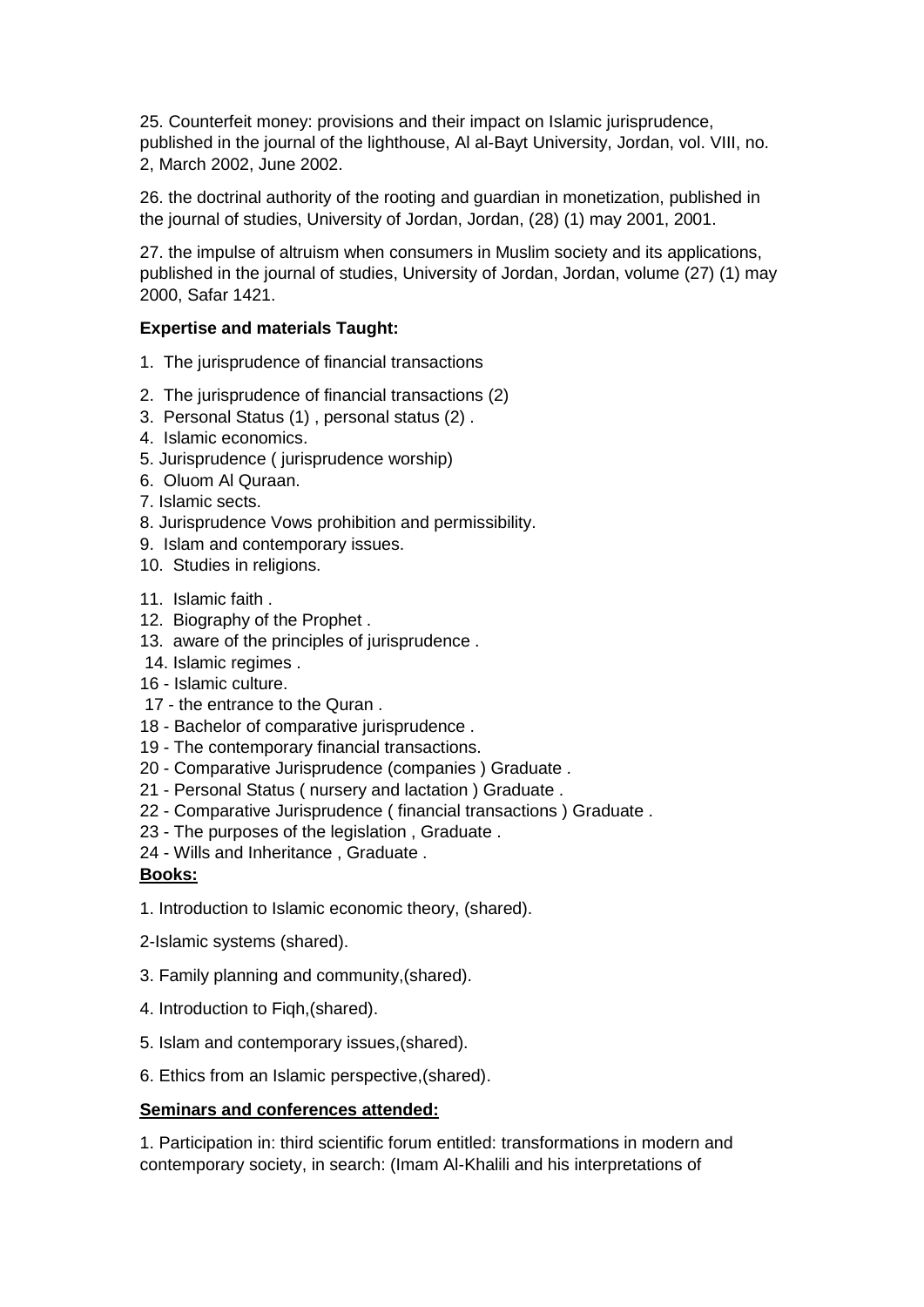contemporary) 24-25 Safar 1425 AH/14-15 April 2004, the Oman studies unit-Bayt University.

2. Participation in the 6th scientific meeting of Omani Studies Unit entitled: International Symposium A lOutbi Al Sahary 16-17 Muharram 1429 AH/24-25 March 2008 search: aloutbi in Islamic thought, jurisprudence of Al Outbi financial models comparative study.

3. Participation in the Conference is the third doctrinal Islamic financial institutions in search: (provisions of insolvency and bankruptcy of financial institutions) and held in Kuwait for a period of 3-4/11/2009.

4. Participation in the workshop on student violence at Yarmouk University and held on-10-2012.

5. Participation in the workshop setting the priorities of scientific research held in Oman on 10-10-2012 University Consortium sponsored Arabic.

6. Participation in the Fifth International Conference on rooting of enlightened thought "moderation and religious coexistence, freedom and democracy, held in Oman under the auspices of the Supreme Council for youth Sunday 21/10/2012.

7. Participation in the Conference of ombudsmen, held World Islamic Sciences University – Faculty of Sheikh Nuh to Sharia and law 2-4-2013 research entitled: the role of the Ombudsman in the protection of fundamental freedoms and Islamic objectives jointly with Dr. on the balconies.

8. Participation in the Conference for the development of legitimate studies institutes of the Ministry of Awqaf and Islamic Affairs, Kuwait, 19/3/2013-21/3/2013.

9. Participate in the Islam civilization and peace (in the shadow of a letter Oman) and the Symposium on the sidelines: (banks and Islamic financing instruments) (towards the development of Islamic banking tools). from 22-28/4/2013, Jakarta-Indonesia.

10. Participation and attendance of the Conference "Islamic sukuk Islamic financing tools" Yarmouk University, Jordan, Tuesday 12/11/2013.

11. Participation in the Conference "Islamic economic jurisprudence and law" and held at the University of Osnabrück/Germany from 22-1-14-27-1, 2014.

12. Attendance and participation at the first National Conference for administrative leadership (modern Manager to reality) at the University of Jordan on Thursday 3/4/2014.

13-visiting professor at the University of Kuwait for a week to discuss relations between the two universities and the exchange of experiences and discussion of plans and programs, and lectures about theses and research for postgraduate students, from 12-17/4/2014.

14. Participation in the Conference "humanitarian relief between Islam and international law: reality and aspirations, and held at Al-Bayt University in a paper titled" the impact of asylum to Jordan ", 18/6/2014.

15. Participation in the seminar programme for the fifth paper to his Majesty King Abdullah II Bin Al-Hussein on 30 September 2014.